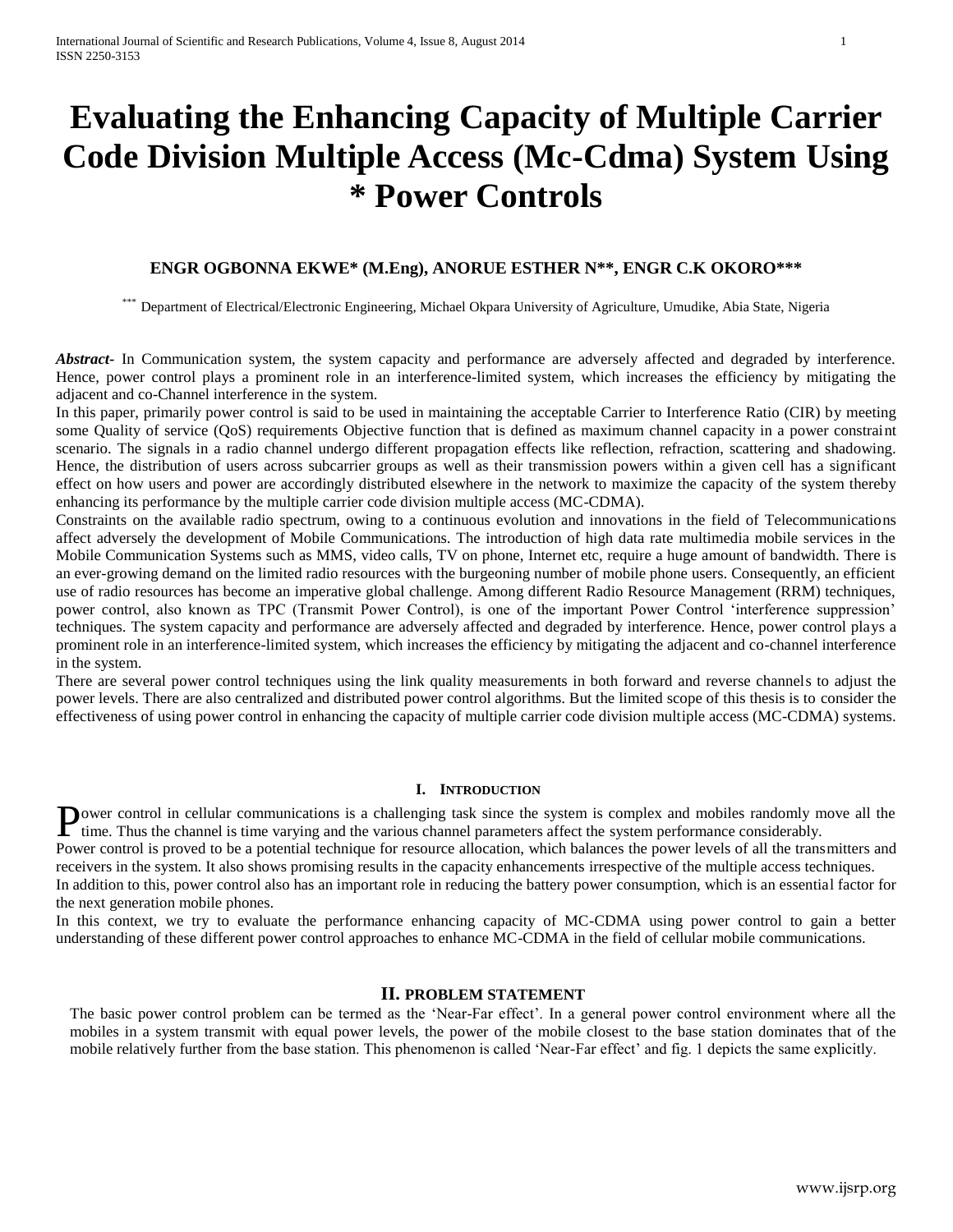

Fig 1; The Near-Far Effect Scenerio.

To accommodate greater number of users, the available radio spectrum is divided among the users with some multiple access techniques and the same spectrum can be reused with different criteria. But, if the power levels of a user are not controlled, it may result in some interference to both co-channel and adjacent channel users.

Apart from this, in the event of a random movement of the mobile user, the mobile tries to be connected to the nearest base station all the time, maintaining certain minimum signal. So, every time the mobile moves from place to place, its received power levels at the base station also vary. If the user is at the edge of the cell, the mobile tries to increase its power. This results in using up of the battery of the mobile quickly. Hence, power control has become extremely important not only for suppressing the interference and increasing the capacity of the system but also for enhancing the battery life.

# **III. METHODOLOGY**

# **3.1 BACKGROUND REVIEW**

The basic problem in mobile communications is the efficient use of the radio spectrum. In overcoming, this problem, the mobile communications have evolved significantly from 1st generation (1G) to 3rd generation (3G) and now are heading towards the 4th generation (4G). The early cellular telephony system was based on the Frequency Division Multiple Access (FDMA), where the entire spectrum is divided among users and there are separate channels for uplink and downlink communications.

The First Generation cellular systems in the early 1980s basically catered to the requirements of voice communications only.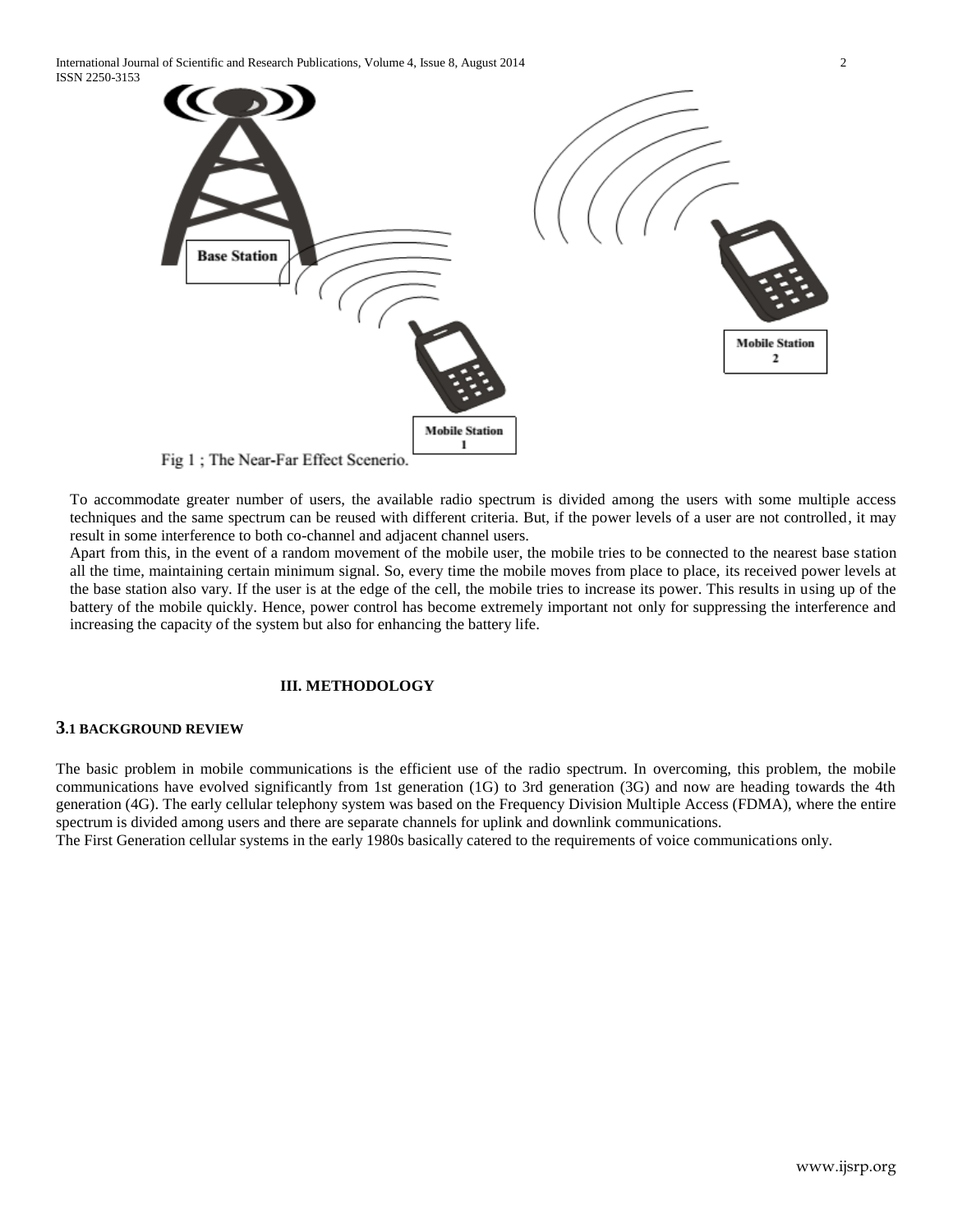

## Fig 2; **the introduction of data**

Multicarrier CDMA (MC-CDMA) technology is the one of the major key solution for the development in future wireless communication systems. The further improvement of data transmission with the limited bandwidth is achieved by multiple-input multiple-output (MIMO) structure. The MC-CDMA system is subject to limiting factors such as multiple-access Interference (MAI) and inters carrier interference (ICI) and these interferences diminish attainable throughput performance. The transmission strategy to avoid the interference noise is by its power allocation to each user.

The capacity enhancement in Multi Carrier Code Division Multiple Access (MC-CDMA) technique with multiple antennas at both the transmitter and the receiver is achieved by restricting interference noise through power control method at transmitter. Due to time varying nature of the channel, channel fading is not identical to all sub carriers. So, the allocation of sub carriers to the users according to the instantaneous Channel State Information (CSI) also improves the capacity of the MCCDMA system. In this paper, the maximization of capacity in MCCDMA-MIMO system is achieved through dynamic allocation of sub carriers to each user and power allocation to constrain total power at transmitter. Power is distributed among all users with the help of SINR that is received by the transmitter instead of getting full Channel State Interference. The sub carrier group assignment is implemented by selecting best sub carriers with maximum Signal to Interference and Noise Ratio (SINR) value and user's rate requirements. The performances of capacity improvements and outage probability reduction in MCCDMA-MIMO are analyzed with various diversity sizes (SISO,  $2 \times 2$ ,  $4\times4$ ).

Multicarrier code-division multiple access (MC-CDMA) is used to suppress multipath and to overcome the multipath channel estimation problem in single-carrier SIC systems. In addition, an optimal power control algorithm for MC-CDMA, allows analytical bit-error rate expressions to be found for an uncoded system. Multiple access techniques must be wisely managed. This perspective is pivotal since the variations in propagation channel are very fast and the system is highly complex due to random and unpredictable movement of mobile users continuously. This complexity in the cellular system periodically contributes to different interference levels, high or low, resulting in the degradation of the system capacity. Transmitter power control is an efficient technique to mitigate the effect of interference under fading conditions, combat the Near-Far problem and conserve the battery life. In this paper, Objective function is defined as maximum channel capacity in a power constraint scenario. The signals in a radio channel undergo different propagation effects like reflection, refraction, scattering and shadowing. A smooth surface reflects the signals. But, when the signals encounter sharp edges of buildings, they are refracted, while a rough surface scatters them. When these signals are obstructed by big buildings, they pass through them causing the shadowing effect. All these effects cause the channel to be lognormal, Rayleigh and Rician distributed.

The fading of signals is categorized as fast or multi-path fading and slow or shadow fading. The fast fading of signals is due to the rapid change of the signal amplitude and phase due to the multi-path arrival of the signal. Similarly, the slow fading of the signals is due to the shadowing effects caused by the buildings, mountains, hoardings etc. These fading channels are modeled by a log normally distributed random variable. In fact these fading problems can be used in a constructive way to boost the signal strength. For instance, multi-path fading is best utilized using Multi Input Multi Output (MIMO) antennas.

#### **I.V. POWER CONTROL**

The primary purpose of power control is to maintain the acceptable Carrier to Interference Ratio (CIR) by meeting some Quality of service (QoS) requirements. So, it is obvious that all the transmitters should transmit with different power levels since every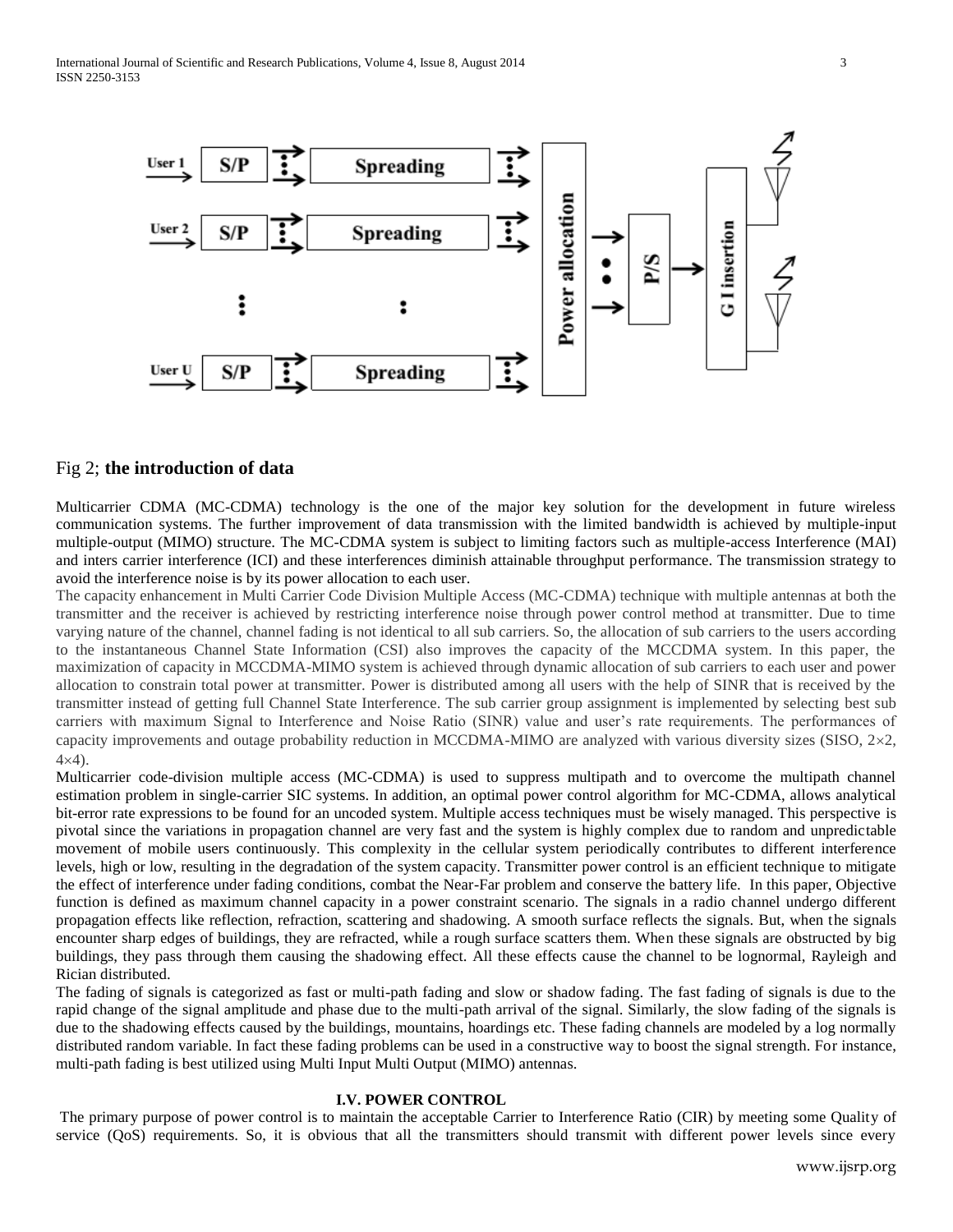transmitter (Mobile station in our case) is at a different distance and the signals experience different fades. **Open Loop Power Control**; is generally used in combating the Near-Far and shadowing problems. As the name itself indicates, this power control does not have feedback mechanism as the mobile itself dynamically adjusts its transmitting power. The mobile tries to estimate the signal strength on the forward pilot channel (Base to Mobile) and decides its transmitting power. If the mobile senses a large power then, the mobiles assumes that the base station is near and reduces its power level and vice versa.



**Closed Loop Power Control**; is used in combating the fast fading effects, generally caused by multi-path fading. This mechanism is also termed as 'fast power control' as it deals with the fast fading. Since the forward and reverse links are considered to be highly uncorrelated, the feedback mechanism is employed in this power control. The base station estimates the signal from the mobile in the reverse channel (Mobile to Base) and compares that signal-estimate with a predetermined signal level and sends the appropriate power control command to the mobile station as illustrated in fig.4.



# **Fig.4** closed loop power control.

Outer Loop Power Control is used to maintain different CIR levels depending on the QoS requirement. The signal from the mobile in the reverse link is measured and its frame error rate (FER), is calculated. This FER is compared with the predetermined FER depending on the QoS. If the measured FER is not equal to the Estimates the signal on the reverse channel Compares with target and Sends power control command Mobile adjusts the TP and transmits back. Centralized Power Control is a mechanism with a central controller having the information of all the link gains of the system. These link gains are utilized to find the optimal solution to control the power in all the links simultaneously. This type of power control is practically unrealizable, since the equipment is complex and there is extreme signaling between base stations.

De-Centralized or Distributed power control is based on the local link gain measurements. Each base station measures its local parameters like link gain and CIR to control the power in that link. This type of power control is practically realizable since it does not involve complex signaling and is easier to implement.

Some of the advantages of power control can be briefly summarized as:

- Suppression of Near-Far problem
- Reduction of adjacent and co channel interference.
- Improvement of QoS
- Enhancement of system capacity